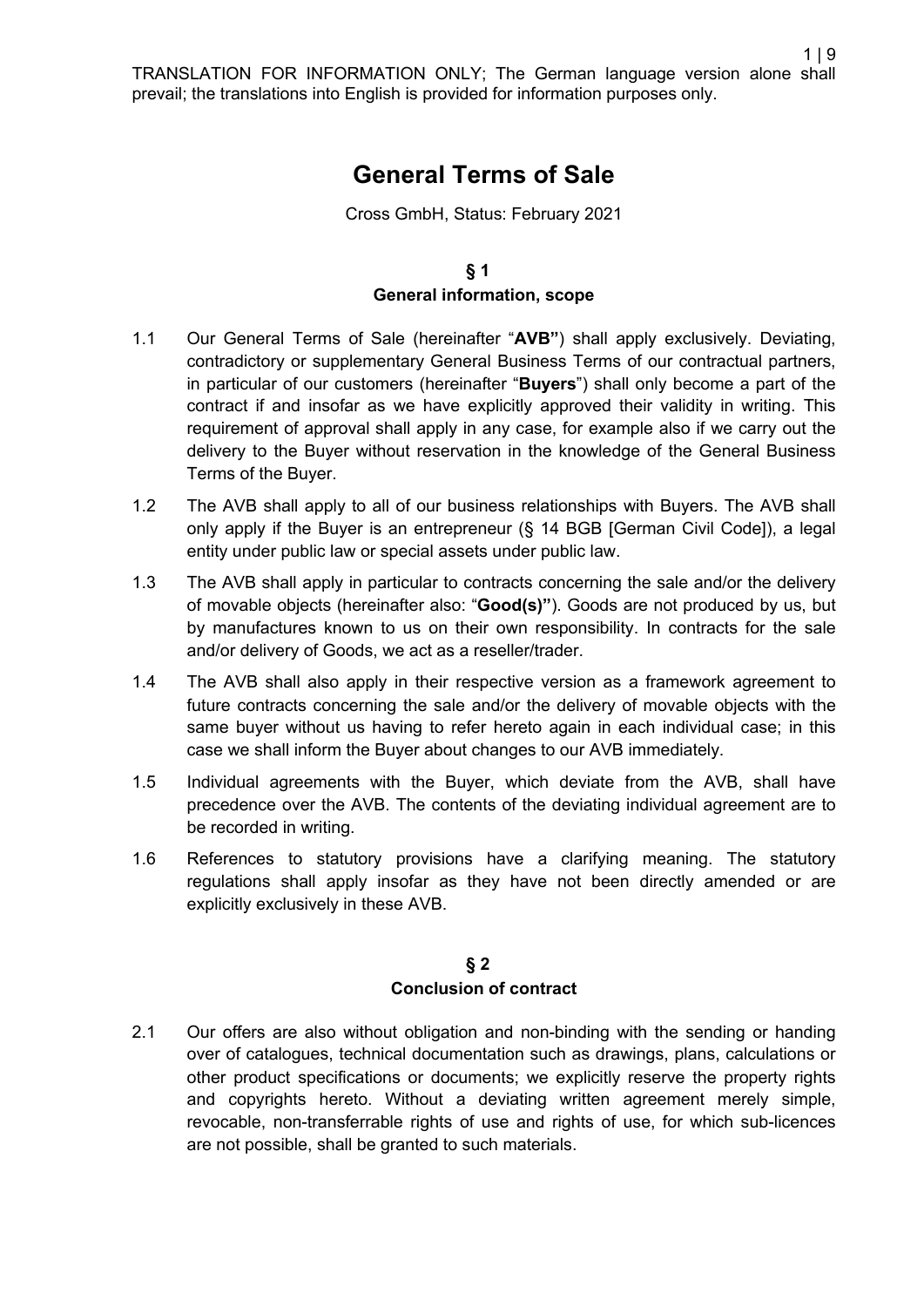2.2 The order of the Goods by the Buyer shall be deemed as a binding offer for a contract. The acceptance can be declared in writing or by the delivery of the Goods to the Buyer.

#### **§ 3 Property rights and indemnification**

- 3.1 We are entitled to describe ourselves as its supplier for the duration of the business relationship with a Buyer and for the purpose of executing the contracts with the Buyer to use its property rights such as patent, utility model, registered design, trademark rights and copyrights.
- 3.2 The Buyer shall bear the sole responsibility for the fact that the Goods do not infringe property rights of third parties such as patent, utility model, registered design, trademark rights and copyrights insofar as features are affected, which are a result of its stipulations for the production of the Goods.
- 3.3 The Buyer shall indemnify us from all claims of third parties owing to the infringement of property rights such as patent, utility model, registered design, trademark rights and copyrights insofar as features are affected, which are a result of its stipulations for the production of the Goods.
- 3.4 The Buyer shall independently ensure the protection, the maintenance and defence of its property rights and at its own costs.

#### **§ 4 Default as debtor**

- 4.1 Insofar as binding delivery deadlines cannot be adhered to for reasons, for which we are not responsible,  $-$  e.g. non-availability of the service  $-$  we shall inform the Buyer hereof immediately and at the same time notify of the expected new delivery deadline. If the delivery is not available within the new delivery deadline either we are entitled to cancel the contract in full or in part; we shall reimburse already provided considerations of the Buyer immediately. Deemed as a case of the non-availability of the service within this meaning is in particular, however not conclusively, the delivery by our component suppliers, which is not in time, if we have concluded a congruent hedging transaction or neither we, nor our component suppliers are at fault or we are not obliged to the procurement in an individual case.
- 4.2 The occurrence of a delay in delivery is determined according to the statutory regulations. However, a reminder by the Buyer is necessary for the occurrence of the delay in delivery in any case.
- 4.3 The rights of the Buyer to set a reasonable final deadline and to cancellation according to § 323 BGB as well as our statutory rights in particular with an exclusion of the service obligation owing to impossibility of the service or if the service is deemed unreasonable and/or subsequent satisfaction according to § 275 BGB shall remain unaffected.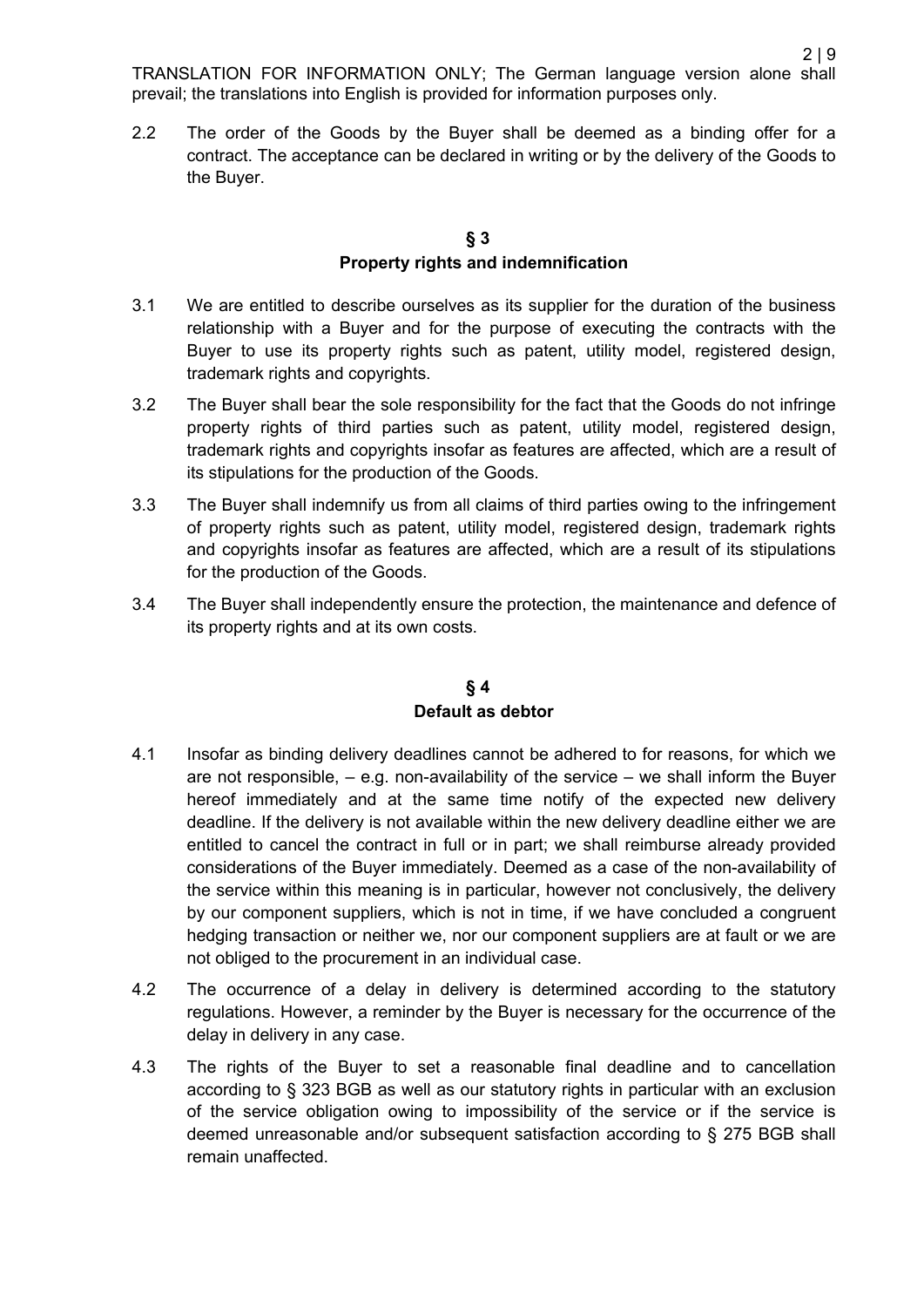3 | 9

# **§ 5 Force majeure**

We shall not be liable for the impossibility of the delivery or for the delays of delivery, insofar as these are caused by force majeure or by other events which were unforeseeable at the time of conclusion of the contract (e.g. war, pandemics, damages due to fire or explosion, operational disruptions of any kind, difficulties in the procurement of materials or energy, delay of transportation, strikes, lawful lock-outs, shortages of labour, energy or raw materials, cyber-attacks, difficulties in obtaining necessary governmental approvals, governmental sanctions, or absent, incorrect or untimely deliveries by suppliers) and we are not responsible for. If such events render the delivery considerably more difficult or impossible for us, and if the obstacle is not only of temporary duration, we shall be entitled to withdraw from the contract. In the case of temporary obstacles, the delivery deadline shall be extended, or the delivery dates shall be postponed by the period of the obstruction plus a reasonable start-up period. If, as a result of a delay of more than six months, the Buyer can no longer reasonably be expected to accept the delivery, the Buyer shall be entitled to withdraw from the contract by means of an immediate declaration in written form.

## **§ 6 Delivery / passing of risk / acceptance / delay in acceptance**

- 6.1 The delivery is carried out by us or by third parties and component suppliers commissioned by us. The delivery is carried out ex warehouse / warehouse of the component supplier, which is also the place of satisfaction. The warehouse / warehouse of the component supplier can also be located in the European overseas countries. At the request and costs of the Buyer the Goods shall be sent to another place of destination (contract of sale involving the carriage of goods). Insofar as not otherwise agreed we are entitled to determine the type of the shipment (in particular transport company, dispatch route, packaging) ourselves.
- 6.2 The risk of the accidental loss and the accident deterioration of the goods shall pass to the Buyer by no later than with the hand-over to the Buyer. In case of a contract of sale involving the carriage of goods however the risk of the accidental loss and the accident deterioration of the Goods as well as the risk of delay shall pass already with the delivery of the Goods to the carrier, the freight forwarder or the person or institution otherwise determined to carry out the shipment (§ 447 Par. 1 BGB). Insofar as an acceptance has been agreed this shall be decisive for the passing of risk. In this case the statutory regulations of the law governing contracts for work and services shall apply accordingly to an agreed acceptance. The delay in acceptance of the Buyer shall be deemed equivalent to the hand-over respectively acceptance.
- 6.3 If the Buyer is in delay with the acceptance, if it fails to provide an act of assistance or if our delivery is delayed for other reasons, for which the Buyer is responsible, then we shall be entitled to request compensation for the thus suffered damages including additional expenses, in particular for storage costs.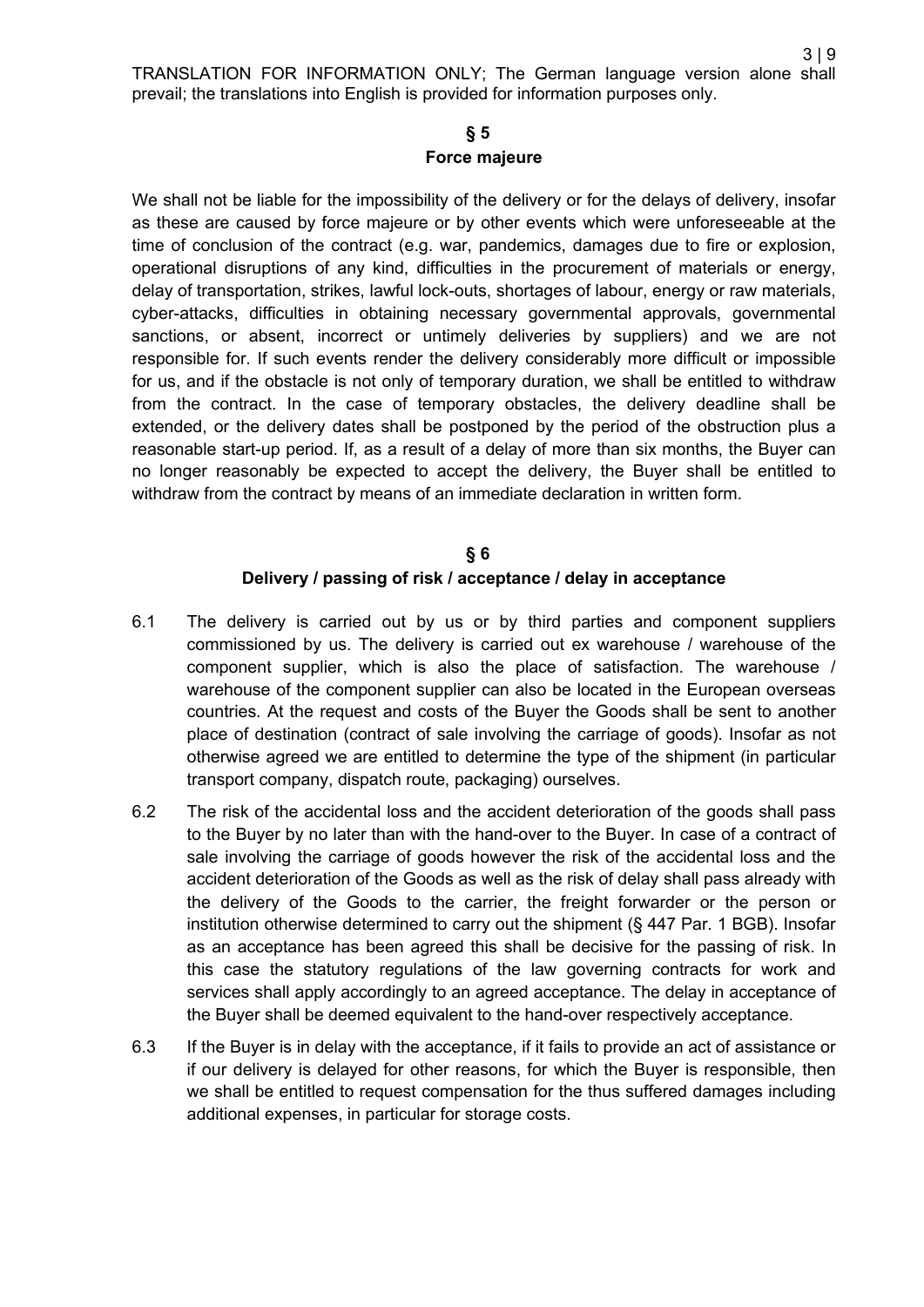#### **§ 7**

#### **Terms of payment, price adjustment / offsetting and retention**

- 7.1 Price details are respectively deemed plus the applicable rate of value added tax. This is currently 19 % in Germany.
- 7.2 In case of unforeseeable changes in costs, in particular in transport, labour or production costs, which occur after the conclusion of the contract, we reserve the right to increase the prices according to the increased costs, if the delivery is made more than four months after the conclusion of the contract. The adjustments of the costs will be proven to the Buyer upon request.
- 7.3 If the Buyer is in default with the payment of the purchase price, interest is to be paid on this price during the default at the respective applicable statutory interest rate on default of currently 8 percentage points above the respective base lending rate. We reserve the right to assert further damages on default. The claim to maturity interest according to § 353 HGB [German Commercial Code] shall remain unaffected towards merchants.
- 7.4 The right of the Buyer to offsetting or retention is limited to counter-claims determined final and binding or which are undisputed. In case of defects to the delivery the counter-rights of the Buyer shall remain unaffected.

## **§ 8 Pre-notification deadline with SEPA direct debit**

Insofar as the Buyer authorizes us to collect receivables by means of direct debit with a separate SEPA direct debit mandate, in deviation from the statutory provisions of a 14-day pre-notification for SEPA direct debits (so-called Pre-Notification), a reduced pre-notification deadline of 5 days shall be agreed for the first and follow-up direct debits.

#### **§ 9 Reservation of title**

- 9.1 Until the full payment of all of our current and future receivables from the purchase contract and a regular business relationship (the "**secured receivables"**) we reserve the property to the sold Goods (extended reservation of title).
- <span id="page-3-0"></span>9.2 The Goods under reservation of title may neither be pledged to third parties, nor assigned as collateral, before the full payment of the secured receivables. The Buyer has to inform us immediately in writing if and insofar as third parties access the Goods belonging to us.
- 9.3 In case of a conduct of the Buyer in breach of the contract, in particular with the nonpayment of the due purchase price, we are entitled to cancel the contract according to the statutory regulations and to request that the Goods are handed over owing to the reservation of title and the cancellation. If the Buyer does not pay the due purchase price, we may only assert these rights if we have unsuccessfully set the Buyer a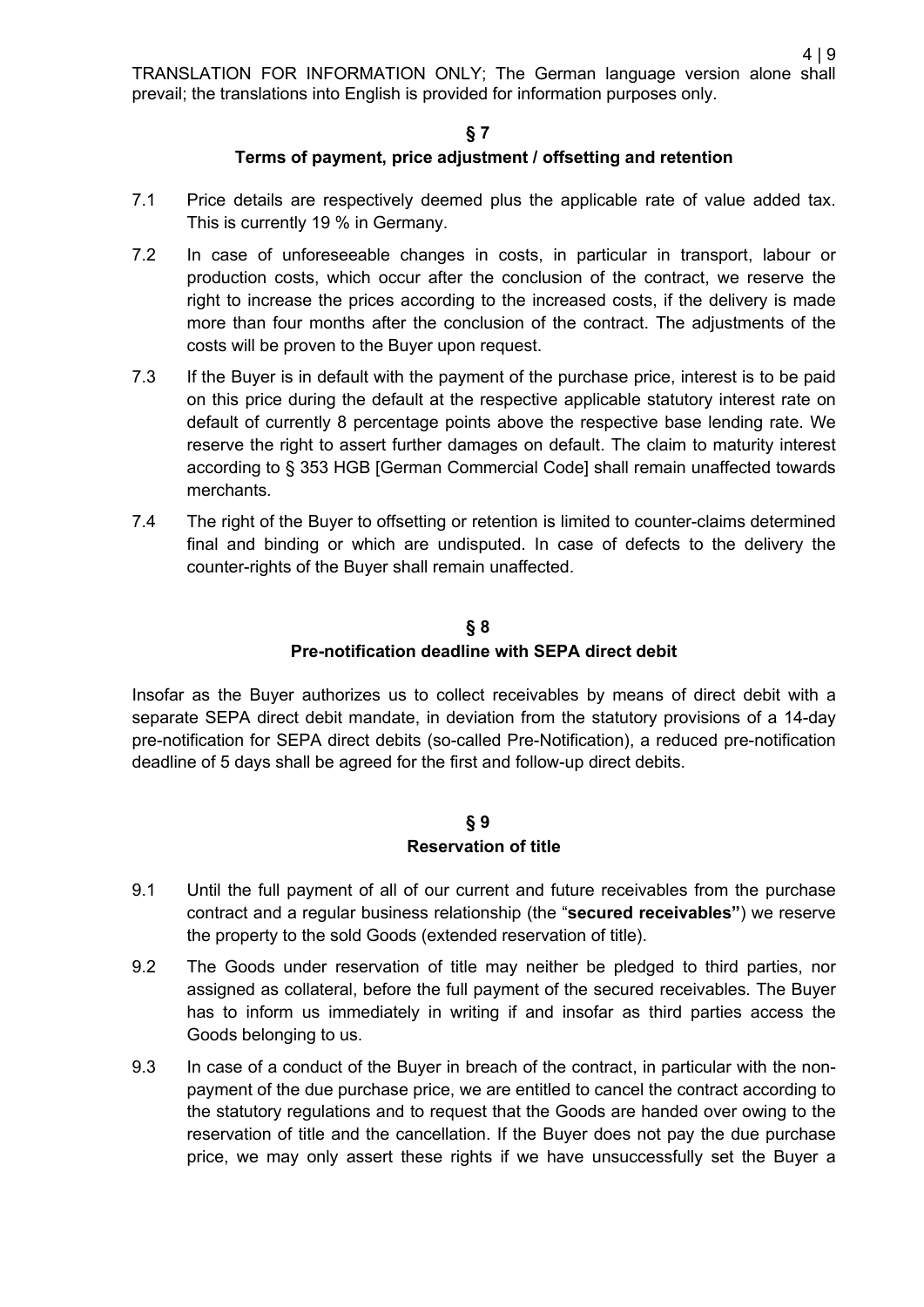reasonable deadline for the payment in advance or the setting of such a deadline is dispensable according to the statutory regulations.

- 9.4 The Buyer is authorized to further sell and/or to process the Goods under reservation of title in the proper course of business. The following is agreed for this case:
- <span id="page-4-0"></span>9.4.1 The reservation of title shall cover the products produced by processing, mixing or connection of our goods at their full value, whereby we shall be deemed as manufacturer (extended reservation of title). If in case of a processing, mixing or connection with the goods of third parties, their property right continues to exist, we shall acquire the co-ownership in the ratio of the invoice values of the processed, mixed or connected goods. Incidentally, the same shall apply to the produced product as to the goods delivered under reservation of title.
- 9.4.2 The Buyer hereby now already assigns receivables against third parties produced from the resale of the goods or of the product as collateral to us in total respectively in the amount of our respective co-ownership share according to § [9.4.1](#page-4-0) (the "**receivables ceded as collateral"**). We hereby now already accept this assignment. The restrictions of § [9.2](#page-3-0) shall apply accordingly to the receivables ceded as collateral.
- 9.4.3 The Buyer is authorized to collect the receivable in addition to us. We undertake not to collect the receivable as long as cumulative
- a) the Buyer satisfies its payment obligations towards us,
- b) the Buyer is not in default of payment,
- c) the Buyer or otherwise a third party has not filed an application for the opening of insolvency proceedings,
- d) a reason for insolvency which is relevant according to the legal form of the customer
- e) and there is no other deficiency to its ability to pay.

If this however the case the Buyer shall disclose the assigned receivables and their debtors to us upon first request, provide all details which are necessary for the collection, hand over the documents, which substantiate the receivables together with other associated documents, and disclose the assignment to us to the third party debtors (debtors of the customer).

9.4.4 If the realisable value of the collateral items exceeds our receivables by more than 10% we shall release collateral items at our choice at the request of the Buyer.

#### **§ 10 Additional services**

Insofar as we undertake additional services such as participating in the development of goods or specifications for goods or the performance of product tests according to technical standards or guidelines (e.g. DIN, EN), these AVB, and in particular the limitation to liability according to § 12, shall apply.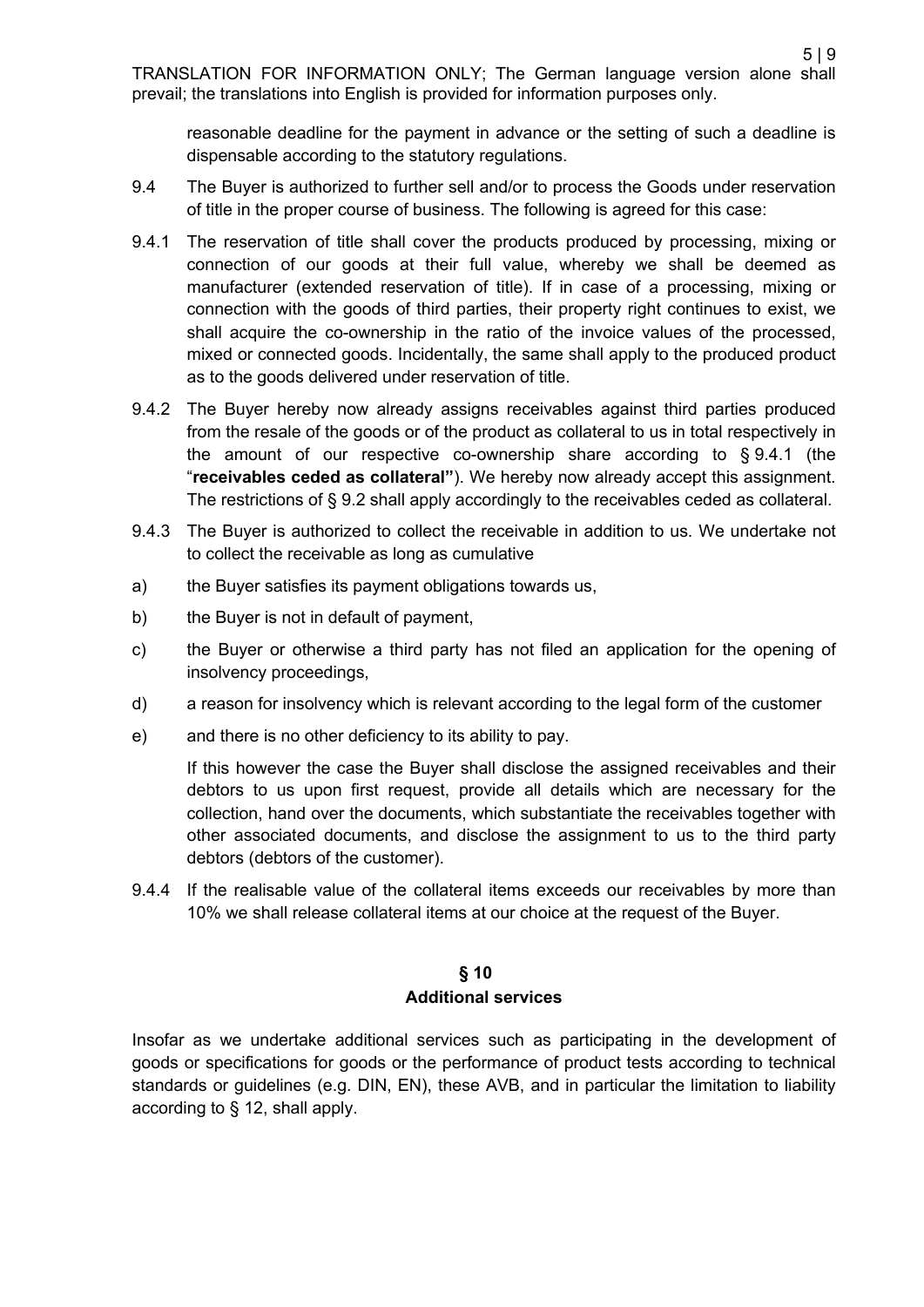#### **§ 11**

#### **Claims for defects of the Buyer**

- 11.1 The statutory regulations shall apply to the rights of the Buyer in case of defects of quality and to title (including false and shortfall in delivery as well as improper assembly or faulty assembly instructions) insofar as not otherwise determined below. In all cases, the special regulations with the end delivery of unprocessed goods to a consumer shall remain unaffected, even if the consumer has processed them further (supplier recourse according to § 478). Claims for supplier recourse are excluded if the faulty object has been further processed by the Buyer or another entrepreneur, e.g. by installation in another product.
- 11.2 Claims for defects of the Buyer are excluded insofar as they are a result of the implementation of the stipulations of the Buyer for the production of goods.
- 11.3 We do not assume any liability for public statements of the manufacturer or other third parties such as for example advertising statements.
- 11.4 Obligations for examination and to report defects:
- 11.4.1 Claims for defects of the Buyer presume the compliance with the statutory obligations for examination and to report defects (§§ 377, 381 HGB). Claims are to be reported to us immediately in writing. The report is deemed as carried out immediately if it is made within two weeks, whereby the timely dispatch of the report is sufficient in order to safeguard the deadline.
- 11.4.2 Irrespective of the obligation for examination and to report defects the Buyer undertakes to report obvious defects (including false and shortfall in delivery) in writing within two weeks from delivery, whereby the timely dispatch of the report is also sufficient here in order to safeguard the deadline.
- 11.4.3 If the Buyer fails to carry out the proper examination and/or report of defects, our liability for the defect which is not reported or not reported in due time or not reported properly shall be excluded.
- 11.5 Subsequent improvement / follow-up delivery and retention
- 11.5.1 In case of goods which are delivered faulty, we can initially choose whether we shall satisfy the subsequent satisfaction by remedying the defect (subsequent improvement) or by the delivery of a faultless object (substitute delivery). Our right to refuse the subsequent satisfaction under the statutory pre-requisites, remains unaffected.
- 11.5.2 We are entitled to render the owed subsequent satisfaction both in the form of the subsequent improvement as well as the substitute delivery – dependent on the fact that the Buyer pays the due purchase price. However, the Buyer is entitled to retain a part of the purchase price, which is deemed reasonable in the ratio to the defect.
- 11.5.3 The Buyer has to give us the time and opportunity, which are necessary for the owed subsequent satisfaction, in particular to hand over the goods, for which a complaint is made, for purposes of testing. In the event of the substitute delivery the Buyer has to return the faulty object to us according to the statutory regulations. The subsequent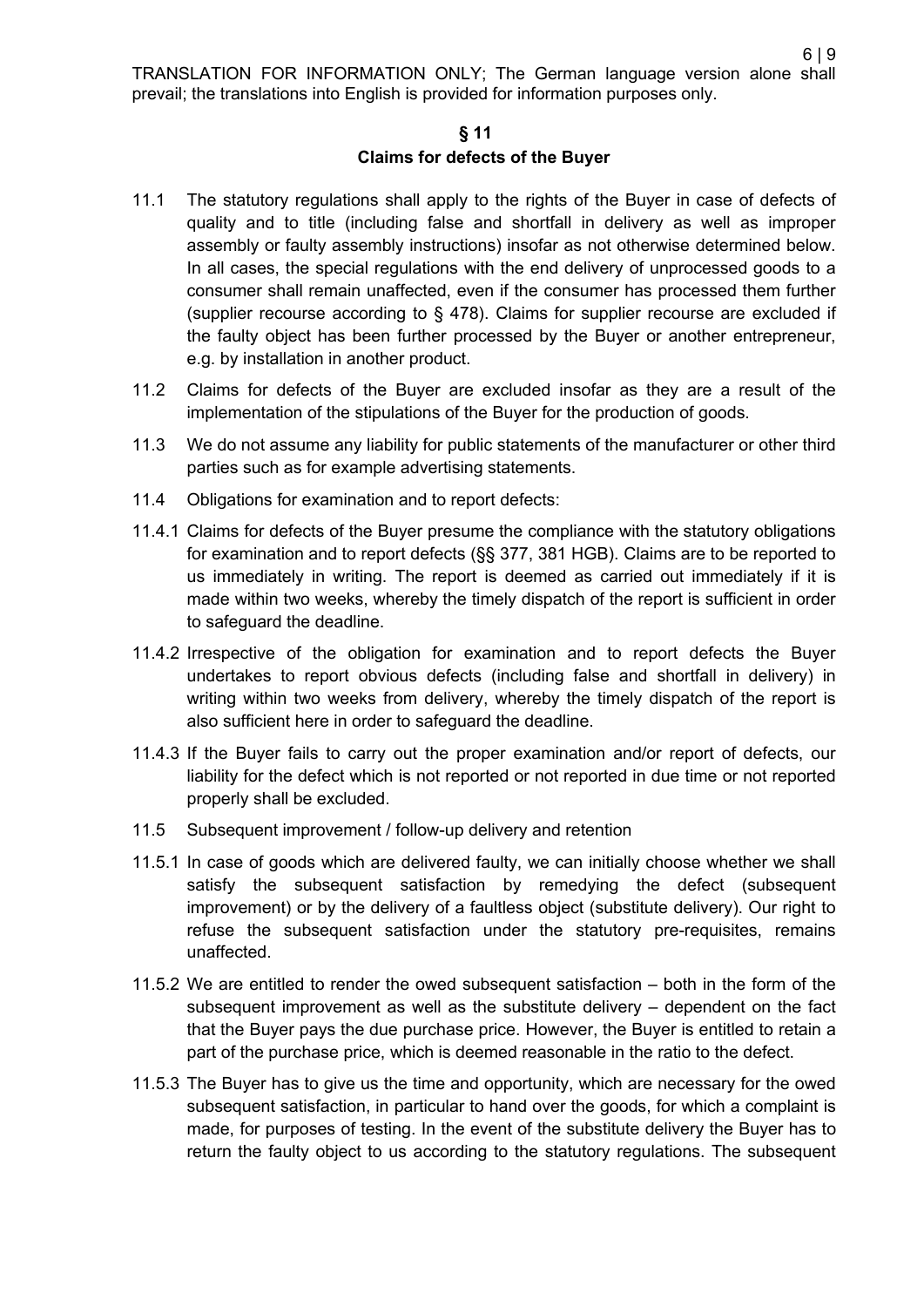satisfaction includes neither the dismantling of the faulty object, nor the renewed installation, if we were not originally obliged to the installation.

- 11.5.4 If a defect actually exists, we shall bear the expenses, which are necessary for the purpose of the testing and subsequent satisfaction, in particular transport, route, labour and material costs as well as, if applicable, dismantling and installation costs in accordance with the statutory provisions. Insofar as there is no defect, we can request that the costs incurred owing to the defect investigation and remedy are reimbursed by the Buyer, unless the lack of defectiveness was not recognizable to the Buyer
- 11.6 If the subsequent satisfaction has failed or a reasonable deadline, set for the subsequent satisfaction by the Buyer, has expired unsuccessfully or is dispensable according to the statutory regulations, the Buyer can cancel the purchase contract or reduce the purchase price, whereby there is no right to cancellation in case of an insignificant defect.
- 11.7 [§ 12](#page-6-0) shall apply to claims of the Buyer for compensation or the reimbursement of fruitless expenses.

## **§ 12 Limitation to liability and damages**

- <span id="page-6-0"></span>12.1 Subject to regulations of these AVB to the contrary we shall be liable according to the relevant statutory regulations in case of a breach of contractual and non-contractual duties.
- <span id="page-6-1"></span>12.2 We shall be liable for damages – no matter for what legal grounds – in case of wilful intent and gross negligence. With simple negligence we shall only be liable
- 12.2.1 for damages from the injury to life, the body or the health,
- 12.2.2 for damages from the breach of essential contractual duties. Essential contractual duties are such obligations, the satisfaction of which makes the proper execution of the contract possible at all and on the compliance with which the contractual partner relies and may rely upon as a rule. With the breach of essential contractual obligations our liability is limited to the compensation of the foreseeable, typically occurring damages.
- 12.3 The limitations to liability according to § [12.2](#page-6-1) shall not apply insofar as we have maliciously failed to disclose a defect or have taken over a guarantee for the condition of the goods. The same shall apply to claims of the Buyer according to the Product Liability Act.
- 12.4 The Buyer indemnifies us from all claims of third parties, including those arising from product liability, which are a result of the implementation of the stipulations of the Buyer for the production of goods.
- 12.5 The Buyer can only cancel or terminate owing to a breach of duty, which does not consist of a defect, if we are responsible for the breach of duty. A free right of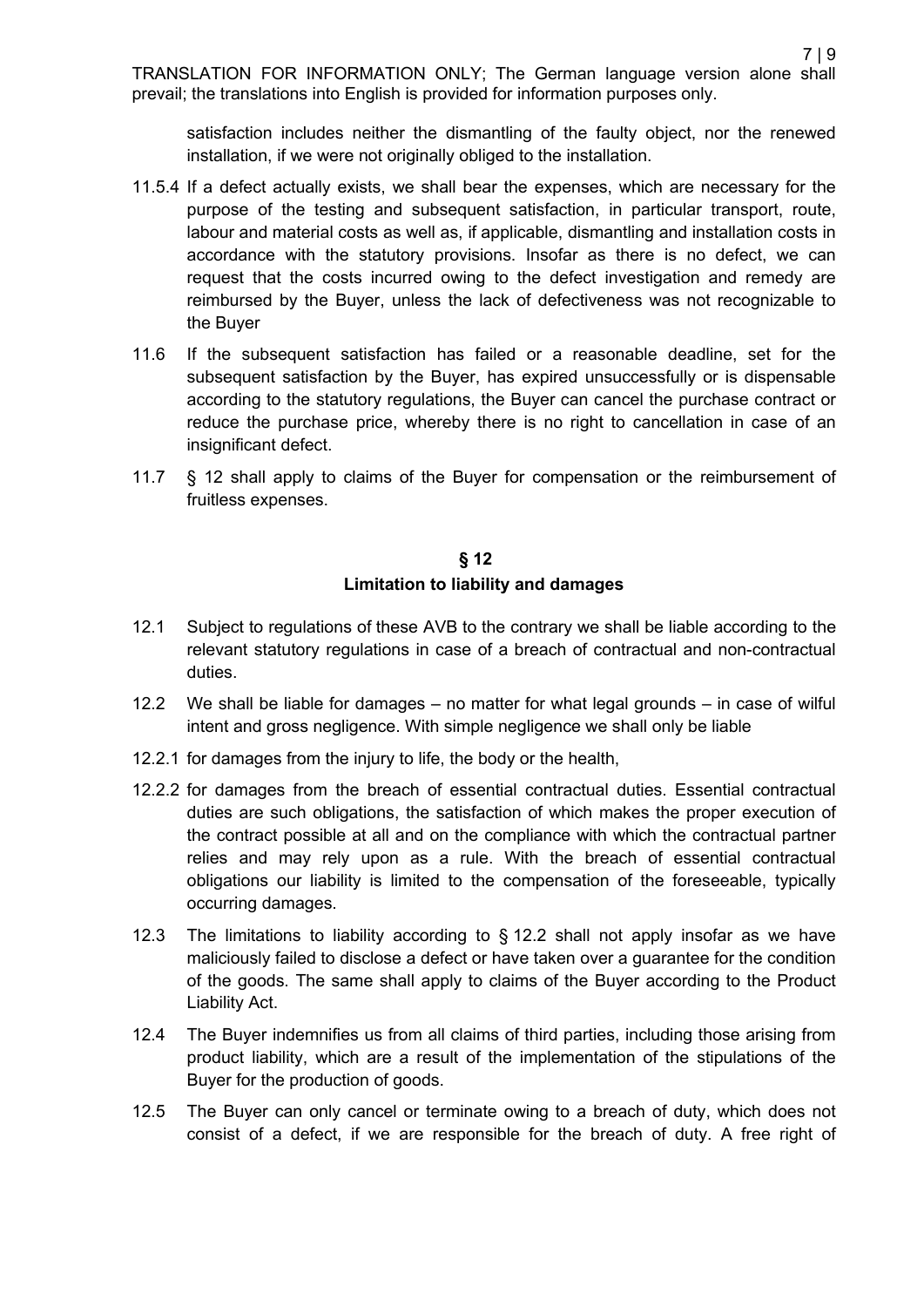termination of the Buyer (in particular according to §§ 651, 649 BGB) is excluded. Incidentally, the statutory pre-requisites and legal consequences shall apply.

## **§ 13 Statute-of-limitations**

- 13.1 Notwithstanding § 438 Par 1 No. 3 BGB the general statute-of-limitations for claims from defects of quality and title is one year from the delivery. Insofar as an acceptance has been agreed the statute-of-limitations shall begin with the acceptance.
- 13.2 This shall have no effect on statutory special regulations on the statute of limitations (in particular §§ 438 Par 1 No. 1, 444, 445b BGB).
- 13.3 The afore-mentioned statutes-of-limitations of the purchase law shall also apply to contractual and non-contractual claims for damages of the Buyer, which are due to a defect of the good, unless the application of the regular legal statute-of-limitation (§§ 195, 199 BGB) would lead to a shorter statute-of-limitation in an individual case. The statutes-of-limitations of the Product Liability Act shall remain unaffected. Incidentally, the legal statutes-of-limitations shall apply exclusively to claims for damages of the Buyer according to [§ 12.](#page-6-0)

# **§ 14 Measures to ensure product safety, governmental measures**

In the event that governmental measures by authorities are taken at or against the Buyer with respect to Goods (e.g. the ordering of a product recall) or if the Buyer intends to take measures of its own to ensure product safety, he shall inform us thereof immediately and coordinate his steps with us and the manufacturer, as far as this is possible and does not conflict with the Buyer's mandatory legal obligations. Upon our request, the Buyer shall provide the authorities with the cooperation and support which may reasonably be expected.

## **§ 15 Choice of law / place of jurisdiction**

- 15.1 The law of the Federal Republic of Germany shall apply to these AVB and all legal relationships between us and the Buyer under the exclusion of international standard law, in particular the UN Convention on the International Sale of Goods.
- 15.2 If the Buyer is a merchant within the meaning of the HGB, legal entity under public law or special assets under public law, the exclusive – also international – place of jurisdiction for all disputes ensuing directly or indirectly from the contractual relationship is Hamburg. We are however also entitled to file an action at the general place of jurisdiction of the Buyer. Mandatory statutory provisions about exclusive places of jurisdiction shall remain unaffected by this provision.